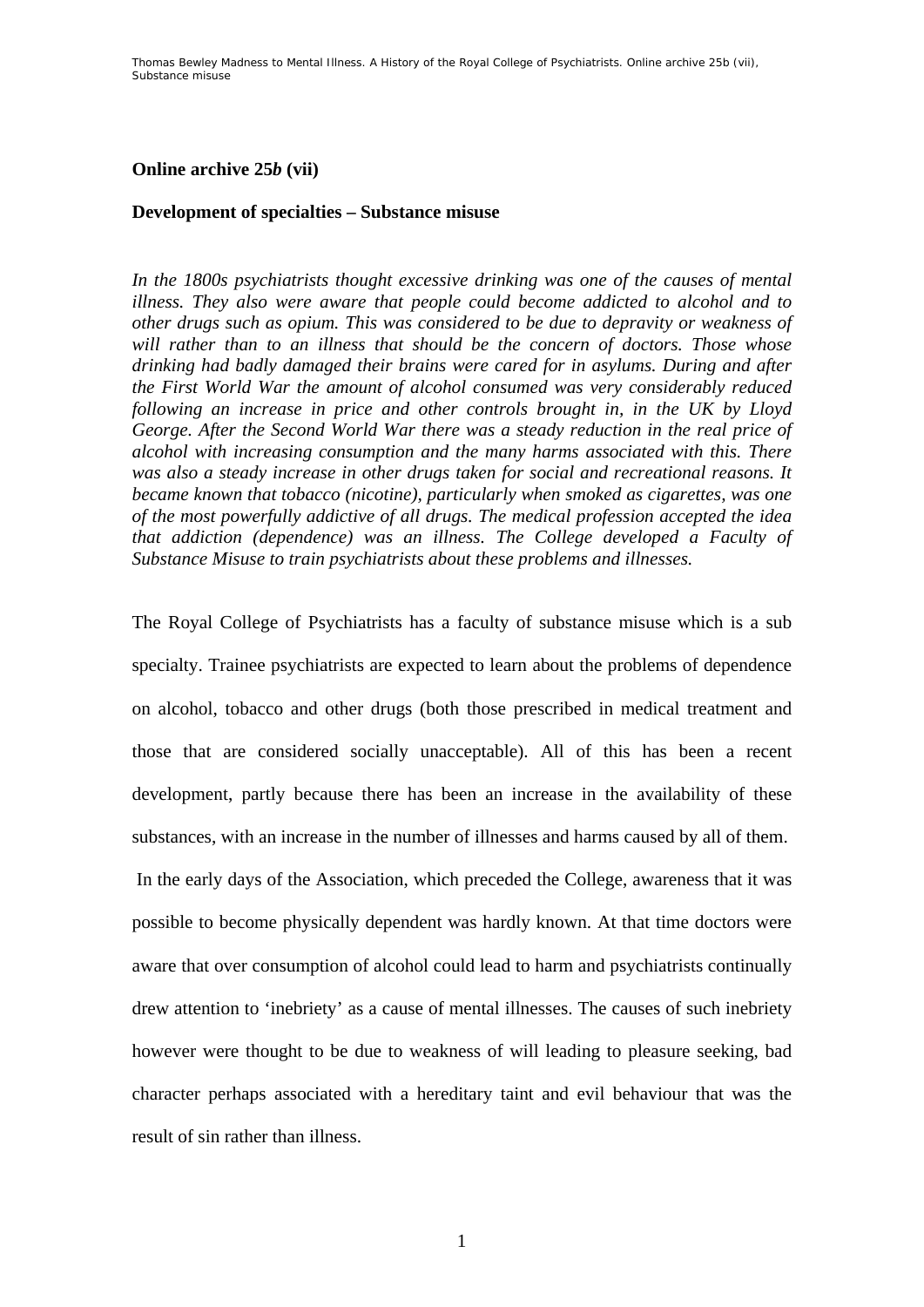The opiates were known to cause problems for some people. Tincture of laudanum (containing opium could be bought without any controls and made up in an alcohol base) was very widely prescribed for a plethora of conditions. These ranged also from physical pain to mental problems. It was known that people could become addicted, since they could find they had become 'enslaved' to the drug. This again could be seen as part of a moral weakness. In the second half of the nineteenth century there were growing fears about the recreational use of opiates among the working classes. In 1887 a Society for the Suppression of the Opium Trade was founded. There was a steady increase in the amount of alcohol drunk by the population as a whole and distilled spirits had become much more commonly used. There were concerns about increased levels of drunkenness and the response to this was to lead to the Temperance Movement with alcohol at times being treated as an evil itself. In the United States this ultimately led to Prohibition and in the UK to the changes brought in by Lloyd George who brought in licensing laws controlling the sale of alcohol and also increased its price.

Opium had been freely available until the middle of the nineteenth century but had moved to a more restricted situation by its end. In the first half of the century, the distinction between medical and non-medical use was difficult to make, and the drug was in widespread use for a variety of common ailments. The habit forming properties of opiates were recognised, but not dealt with specifically within a medical framework. The concept of 'treatment' for 'addiction' was absent, and those doctors who came into contact with regular opiate users did not automatically consider that treatment was appropriate. Opiate use was not defined as a problem requiring medical intervention.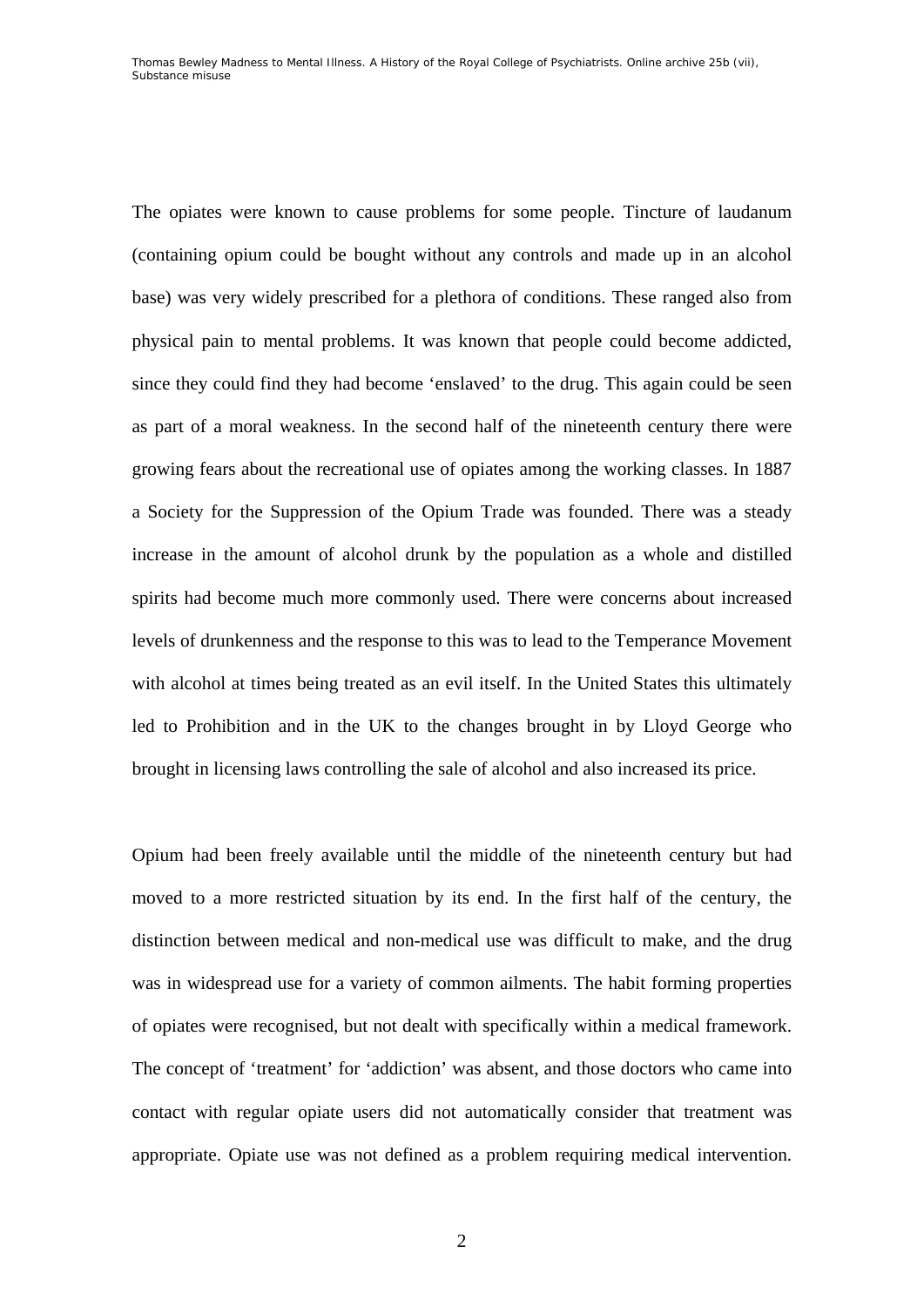Much began to change towards the end of the nineteenth century. The rise of medical specialisms brought with it a newly defined interest in the concept which was termed 'inebriety', encompassing both alcohol and drug use on a habitual basis. Doctors began to organise themselves round the study and management of the concept.

Before the First World War, management of addiction had to some degree been professionalised. Two strands marked pre-war control: management of supply through the pharmaceutical profession, and management of the user by means of the inebriates and lunacy legislation. Pharmaceutical control dated back to the mid-nineteenth century. Both the 1868 Pharmacy Act and the 1908 Poisons and Pharmacy Act reserved the sale of narcotics to the self-regulating monopoly of professionally qualified men. After 1908, opium, morphine, and cocaine were transferred to part one of the *Poisons Schedule*. Sale was intended to be to 'known' purchasers only, with the requirements of a signature in the pharmacy's poisons book – a requirement which seems often to have been laxly enforced. During the First World War there was growing concern about possible use of cocaine by troops while on leave in London. In 1916 control measures were instituted under the Defence of the Realm Act. The first legislative control in the UK was by the passing of the Dangerous Drugs Act of 1920.

Other moves towards control encompassed the user as well as the use of narcotics. Addicts were occasionally admitted to lunatic asylums under the provisions of the Lunacy Acts, but their numbers appear to have been small. Sir Ronald Armstrong-Jones, superintendent of the Claybury Asylum and recognised as an authority on addiction, quoted 40 such cases admitted over an unspecified period, in an address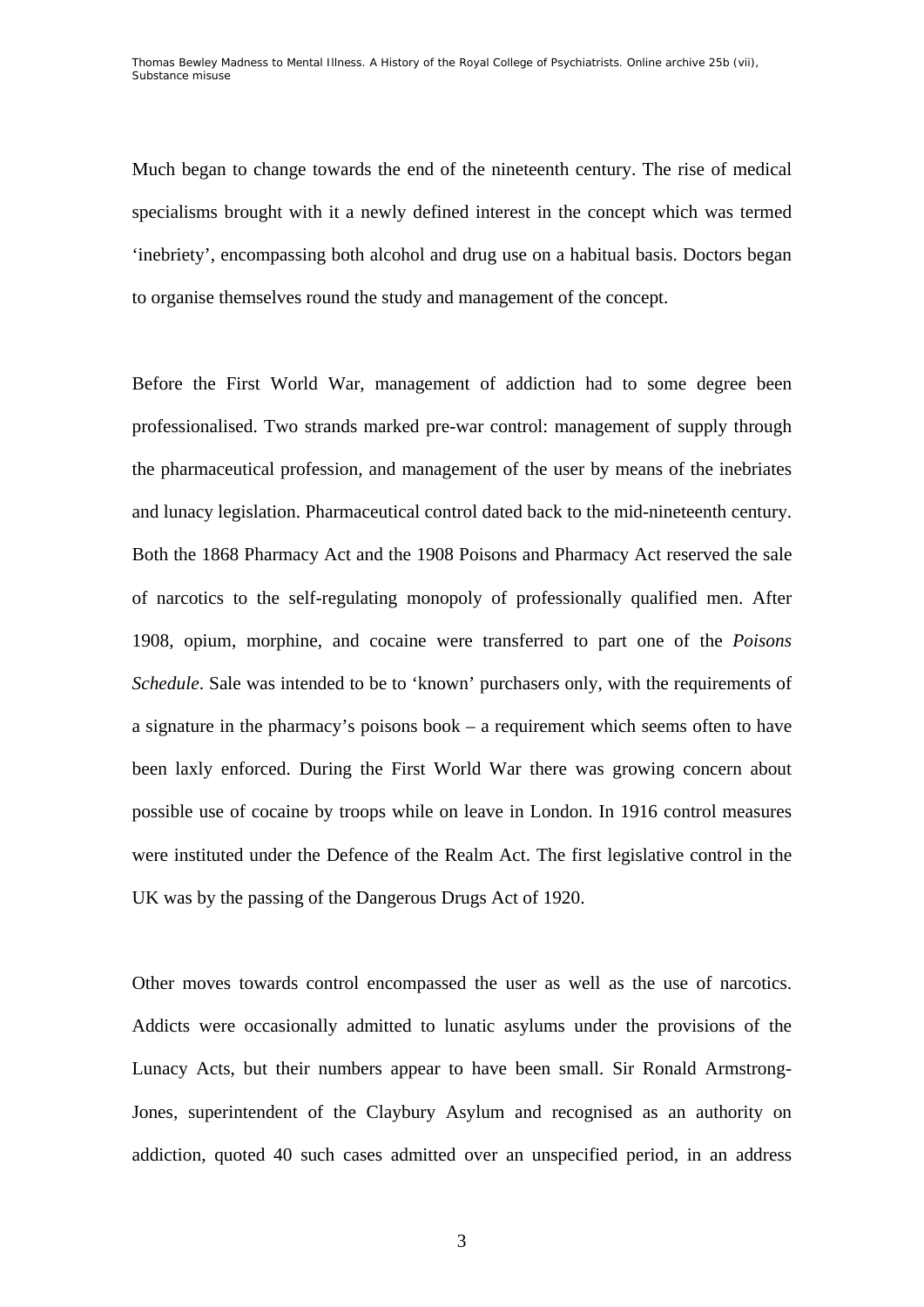given to the Society for the Study of Inebriety in 1915. Bethlem Royal Hospital admitted only eight narcotic addicts between 1853 and 1892. There were also moves to bring narcotic users under the aegis of the Inebriates Acts, which provided both compulsory and voluntary treatment for those convicted of offences concerning drink. The Inebriates Committee of the British Medical Association, chaired by Dr Norman Kerr, President of the Society for the Study of Inebriety, pressed for the widening of the Acts of 1888 and 1898 to include all forms of drug addiction. But inebriates legislation remained limited so far as other forms of addiction was concerned. The definition of 'inebriate' ensured that only those consuming liquid forms of the drug could be admitted for treatment; morphine injectors were outside the competence of the Acts.

Powers of compulsory detention of non-criminal inebriates (which would have included drug addicts too) remained unenacted. The BMA had urged this course of action on the 1893 Departmental Committee on the Treatment of Inebriates. This was accepted by the 1908 Departmental Committee on the Inebriates' Acts, but the translation into practice never occurred. A series of abortive bills, introduced between 1912 and 1914, included a new definition of 'inebriate' which encompassed all forms of narcotic use. But these never became law and the old Inebriates Act itself fell into disuse. Other avenues of legal control were also limited. The BMA's proposal before the Royal Commission on the Care & Control of the Feeble Minded in 1908 – that both 'habitual inebriety' and 'drug habits' should be a matter for the Lunacy commissioners – was recognised in the 1913 Mental Deficiency Act only to the extent that 'mentally defective' habitual drunkards could be compulsorily admitted. Although the management of both supply and the user was recognised to be a professional medical and pharmaceutical matter,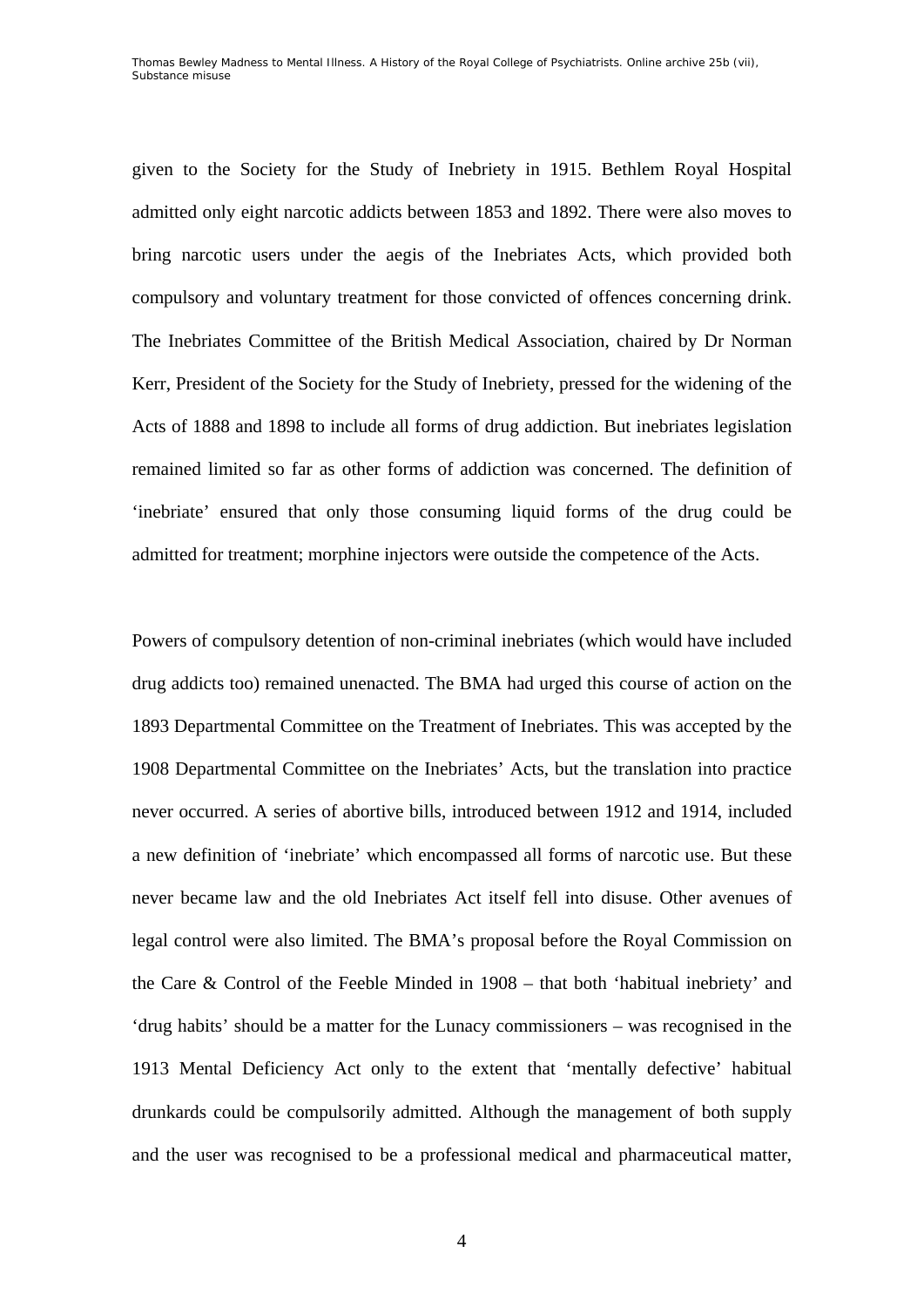systems were undeveloped prior to the war. Much treatment appears to have taken place in private nursing homes. Nor was medical expertise over addiction firmly located within one particular area of medical specialty. The Society for the Study of Inebriety founded in 1884, was the main specialist vehicle for the elaboration of disease views of addiction (this later became the Society for the Study of Addiction who publish the journal *Addiction*). Its members were a heterogeneous group, with Medical Officers of Health, temperance surgeons, general practitioners, asylum superintendents, and owners of nursing homes among its supporters, together with a wide variety of lay members, often with temperance connections. Addiction was not a specialist mental health matter, nor was its management located in any state-run system of treatment. However, a disease view of addiction (or inebriety), which had developed largely since the late nineteenth century, began to place the condition implicitly within the medical and psychiatric mould.

A significant event in these changes were the Rolleston Report which laid stress on the small dimensions of the problem of addiction and defined it as a disease. It condemned abrupt withdrawal, legitimised maintenance doses, and established a medical tribunal to deal with those cases and with medical addicts. Notification, a black list of overprescribing doctors, and the compulsory declaration by addicts about previous medical treatment were omitted. Chlorodyne was the only preparation newly brought within the provisions of the Act.

From the start, the Rolleston Report was a potent force in defining policy. Symbolically also, the report assumed considerable importance. It has been widely credited with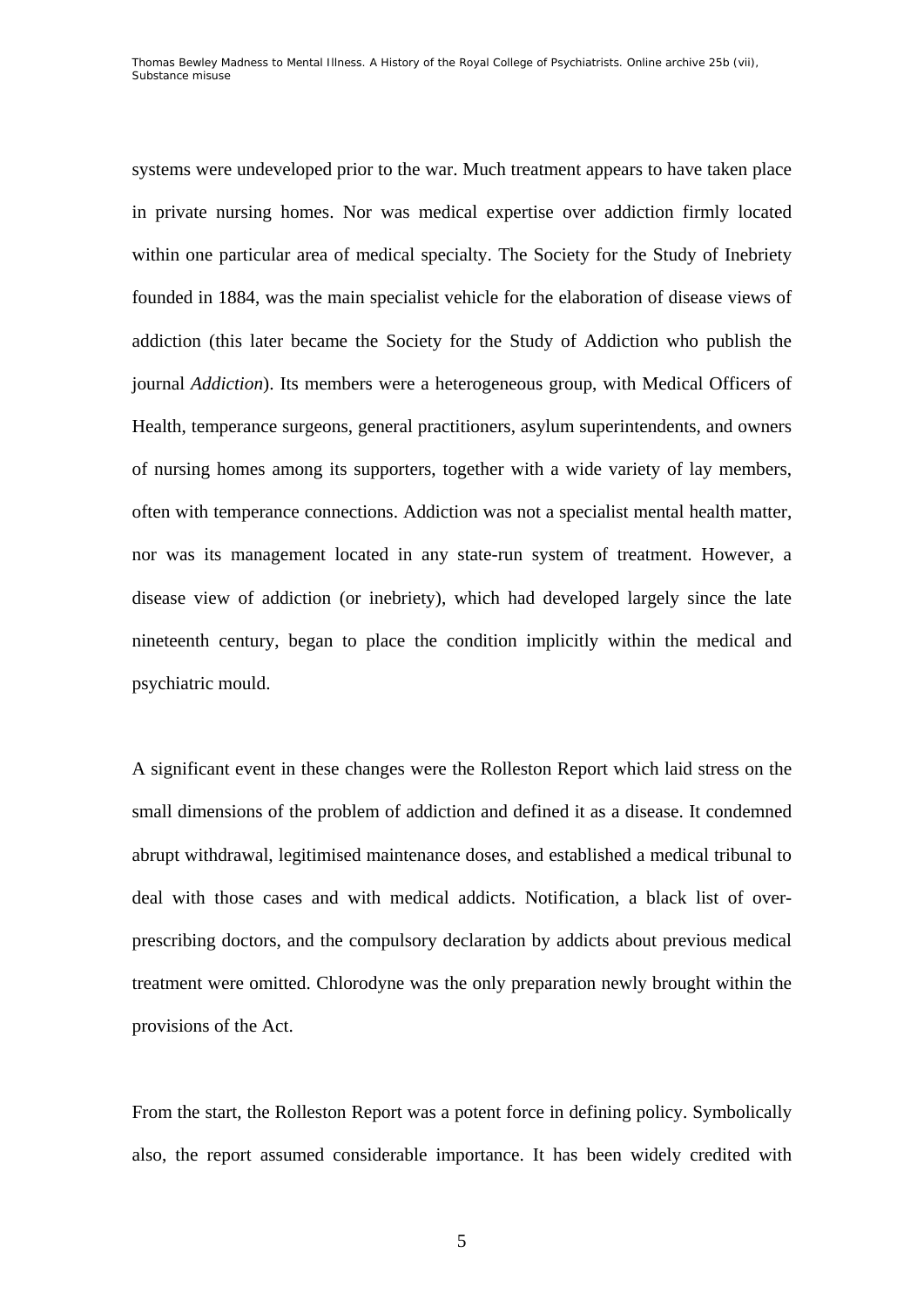establishing something called the 'British system' of drug control, which prevented Britain from experiencing the worst excesses of an American style 'war on drugs', with consequent criminalisation of both addicts and the doctors who prescribed to them. In the 1960s, Rolleston was a beacon for liberal reformers of the American drug control system. In the 1980s and 90s it retained its symbolic importance for those who wished to legitimate maintenance treatment and for advocates of harm-minimisation among them. The Rolleston report was the result, rather than the cause of the low numbers of British addicts and of a general *laissez faire* medicalised approach over the next 40 years. It was a system of masterly inactivity in the face of a non-existent problem. When the number of addicts increased in the 1960s and the type of addict changed, the Rolleston response was modified. But the deliberations of the committee also symbolised a closer relationship than before between doctors and the state in the area of drug addiction. Doctors moved from the sidelines, advising on policy, into a central position in its creation. Although the Home Office retained ultimate control, the mediating role of the newly established Ministry of Health and the role of its medical civil servants, was an important one. Rolleston was not a medical 'victory', for the proceedings of the committee show a process of accommodation between the Home Office and the profession – a balance of interests which could change as the pattern of addiction itself altered. Even before the Rolleston Committee Report there had been a gradual recognition by psychiatrists (for example by Thomas Clouston and going back to Thomas Trotter) that alcohol dependence was a disease of the mind.

Drug addiction, as the evidence to the committee demonstrates, was not an exclusively psychiatric preserve in the 1920s. It was still an area of medical heterogeneity, with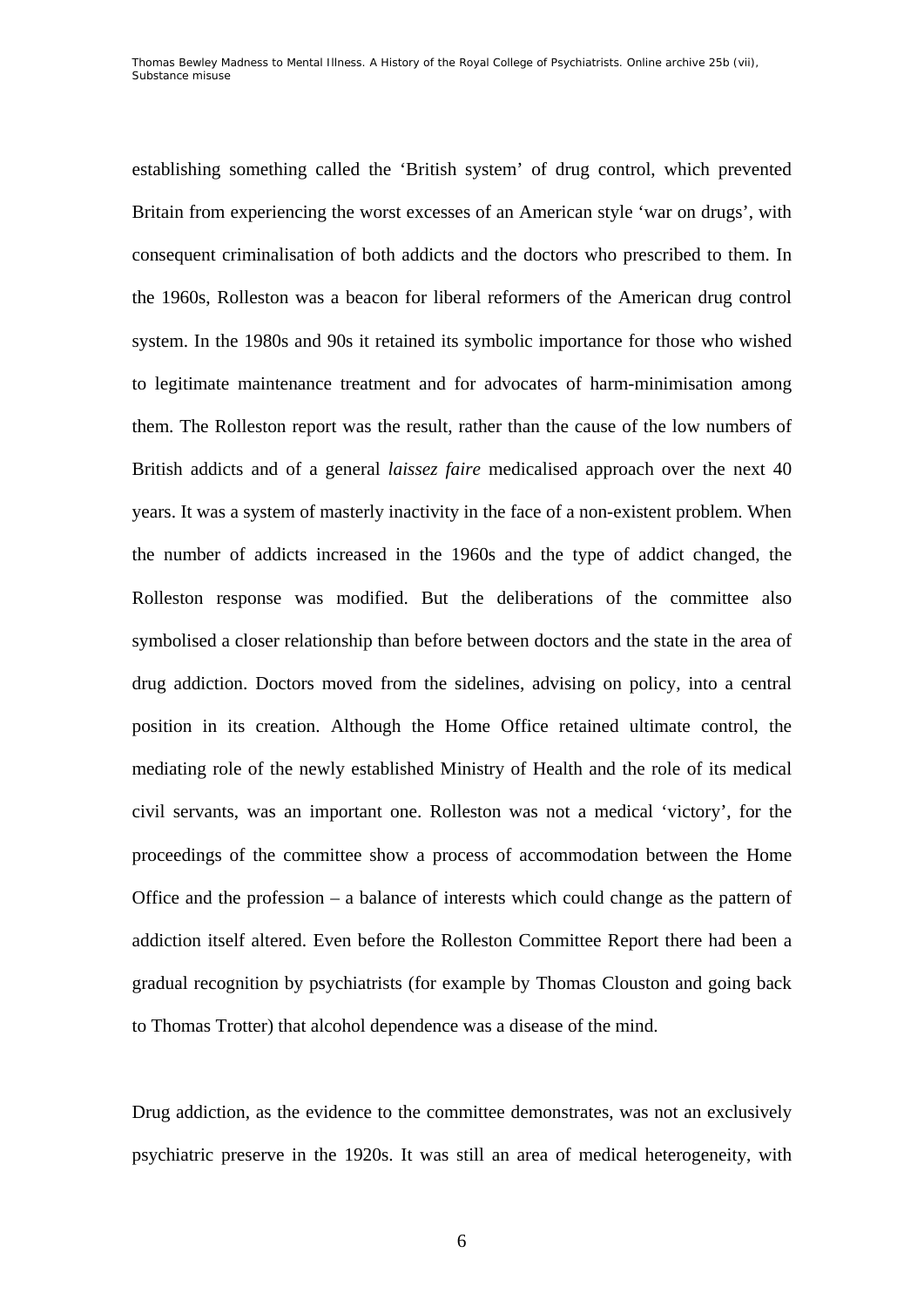physicians, asylum doctors, and general practitioners all taking an interest. It was not until the 1960s when the 1965 Brain Report established a specialist clinic model, that psychiatry moved centrally and officially into the management of addiction. In the 1980s, that psychiatric hegemony was again challenged. But the alliance between doctors and the state over drug addiction, established by Rolleston, still remains as a fundamental basis of policy. There had been a significant change in the conceptualisation of alcohol and drug misuse over time. This had moved from the purely medical concern with phenomena such as delirium tremens and other 'withdrawal symptoms' towards viewing misuse and dependence as the outcome of psychological disturbance which require 'psychological treatments' from psychiatrists and at a later date from clinical psychologists. In the 1960s a sociological dimension entered the debate and the possible responses broadened significantly (for example by drawing attention to the relationships between the price of alcohol, the amount consumed by the population as a whole and the associated harm).

The conclusions of the Rolleston Committee's report did much to shift the focus of British drug policy. A penal and prohibitive policy based on police control and government direction was subsumed into a more liberal form, where the medical profession and particularly psychiatrists played a significant role. The Home Office rather than the Ministry of Health remained in overall charge of policy, but doctors reclaimed the drug addict as their own. Partnership between that department and the profession replaced confrontation.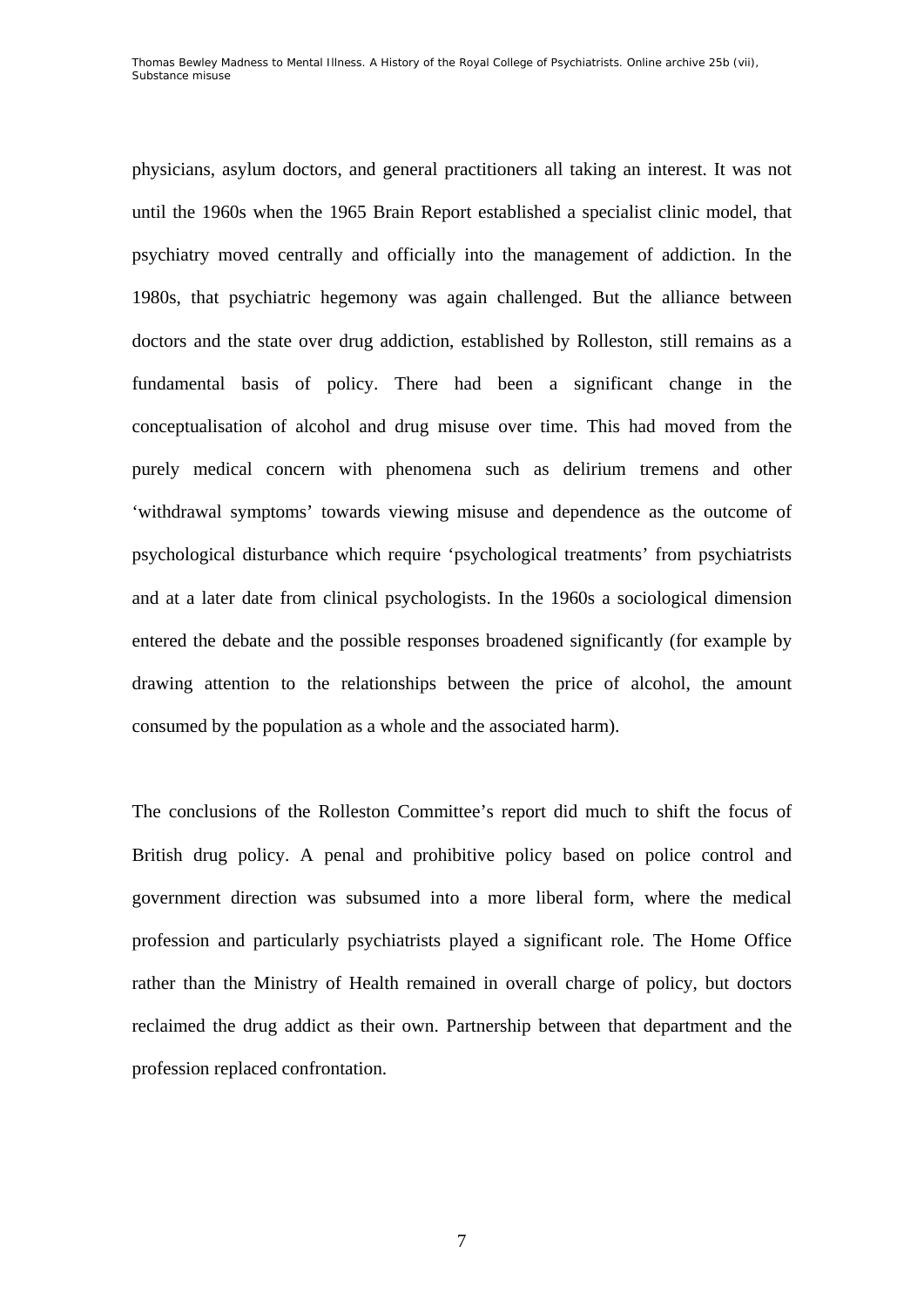Concerns about the problems of alcoholism and addiction varied in different countries. In the USA worries about over consumption of alcohol had led to Prohibition which was introduced at the end of the First World War and following this the USA had also introduced more controls over the use of other drugs. Their view was that this should be seen as a police rather than a medical problem. Most of the changes seen in the United Kingdom came about following the Second World War. The recommendations of the Rolleston Committee had ensured that responsibility remained with the medical profession. As well as this the price of alcohol was high between the wars and the slump meant that less people were in a position to drink heavily. There was little misuse or dependence on other drugs with the exception of tobacco, but at that time very few people were aware of its very strong addictive properties. Two thirds of the medical profession themselves were smokers.

Before the 1960s there were only two known types of drug dependence in Britain: dependence on alcohol and dependence on tobacco. There was little interest in dependence on alcohol, though there was an awareness that some people drank excessively and that this could be damaging. There was no real public awareness that tobacco (nicotine) caused dependence or addiction. Nor was there much accurate knowledge of the many harms to health caused by its consumption. At that time there was virtually no 'non-therapeutic' use of drugs of any sort, whether drugs had been obtained illicitly, or by diversion of some medications obtained on prescription. There was also very little awareness either by the public, or by the medical profession, that many drugs, both sedatives and stimulants, could lead to dependent use. The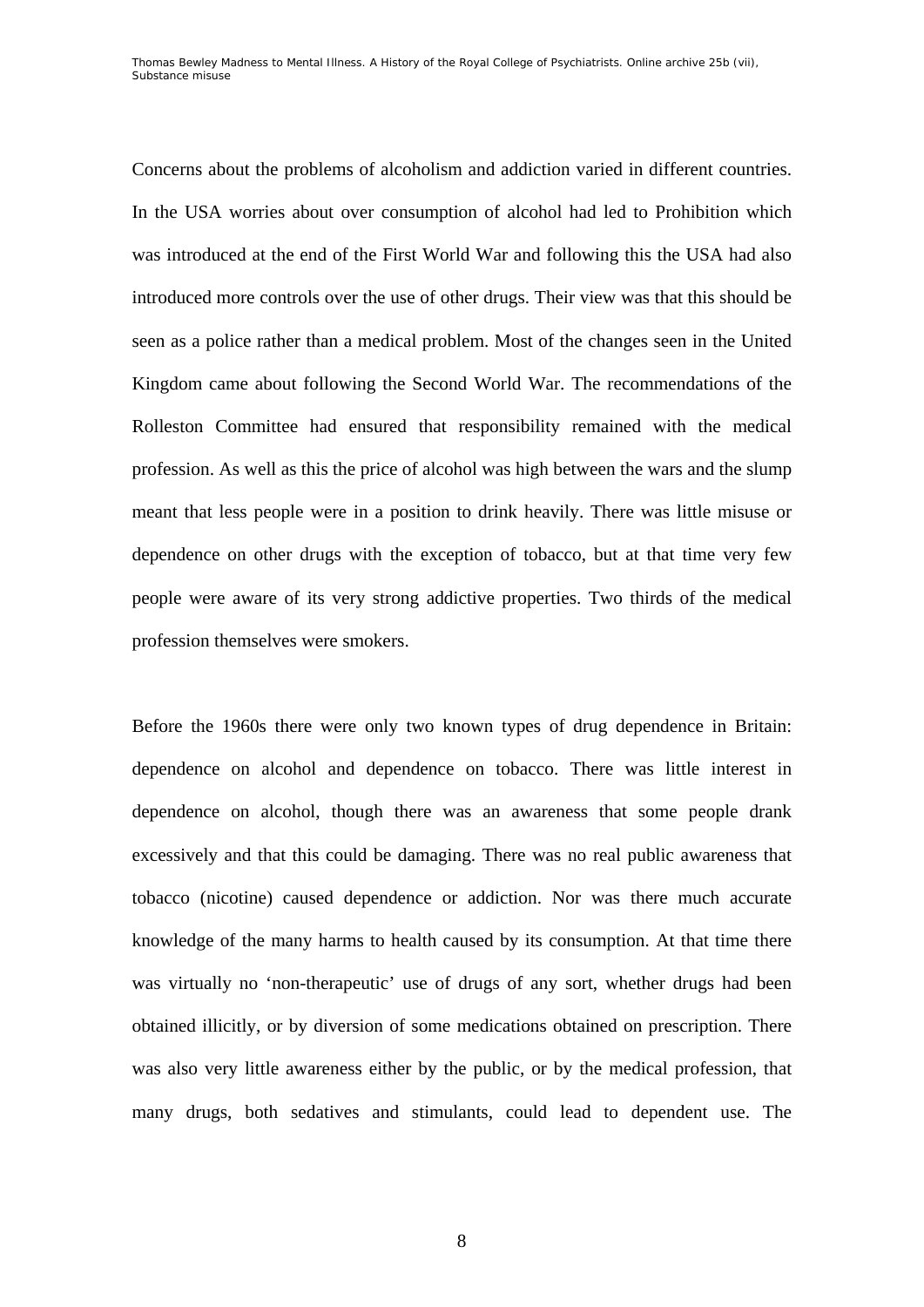Thomas Bewley *Madness to Mental Illness. A History of the Royal College of Psychiatrists*. Online archive 25*b* (vii), *Substance misuse* 

commonsense view at that time was that there were only a handful of patients dependent on drugs, being those addicted to opiates initially prescribed for medical treatment.

All this changed markedly in the 1960s. Public concerns were raised by the knowledge that many young people had begun to experiment with drugs of different types such as cannabis, opiates, amphetamines and other stimulants as well as hallucinogens such as LSD. This led to the setting up of committees which reported and made recommendations. The Brain Committee reported on opiates (and cocaine) twice and the Wootton Committee reported on cannabis. These reports suggested guidelines to deal with what was perceived to be a new problem. They have been the basis for dealing with all such problems up to the present. This was also the decade when patterns of smoking began to change and over which consumption of alcohol continued to rise.

Following the end of the Second World War in 1945 there were changes in many countries with the start of increased affluence and increased travel between them. There was also much greater knowledge of what happened in other parts of the world. All of this made an increase in the use of psychoactive substances for recreational purposes inevitable. The speed of change varied from country to country and was clearly seen in the 1960s in the UK. Because there had been virtually no problems with drugs of any sort earlier, there was little guidance on the best methods of dealing with the problems. In the early 1960s there had been little evidence of smuggling of opiates and it would appear that most of the newly notified addicts had obtained their drugs initially from others, who had themselves had had drugs prescribed for them. With the benefit of hindsight it would appear that the level of prescribing made it possible for addicts to use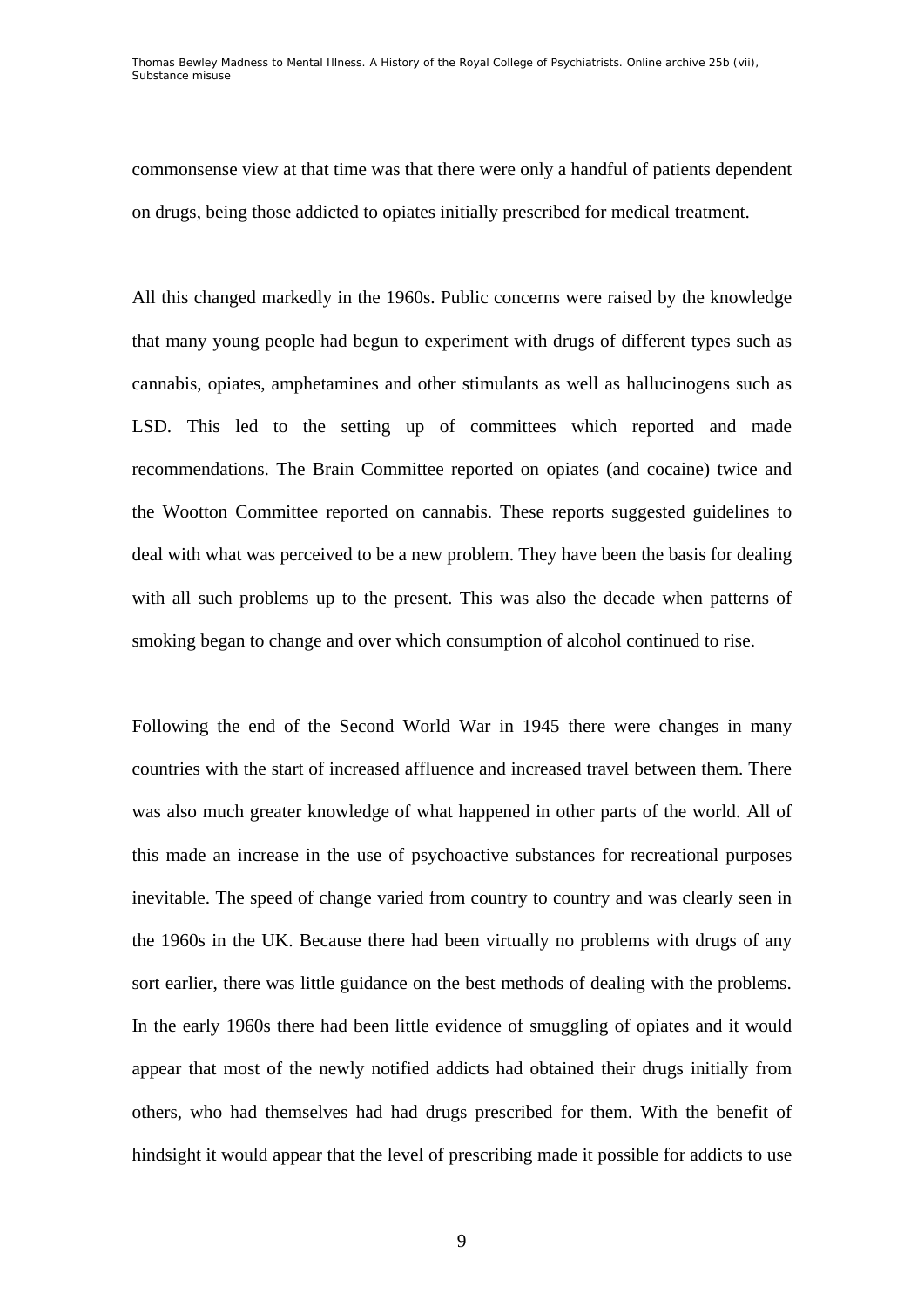only some of the drugs prescribed for them for themselves. As well as this, they were able to give, lend, share or sell the remainder of the drugs prescribed for themselves to others.

A small number of addicts who had become dependent on heroin obtained illicitly were reported to the Home Office for the first time. The number of these non-therapeutic addicts rapidly increased. At this time also a small number of slightly older nontherapeutic heroin addicts arrived from Canada for private treatment. Some 80 came in the early 1960s but the numbers each year diminished rapidly. In 1964 Lady Frankau at an inquest stated that she had treated 70 Canadian addicts in the previous year. All this led to two reports from an Interdepartmental Committee which was chaired by Sir Russell (later Lord) Brain, the President of the Royal College of Physicians of London. The first report in effect decided that the guidelines laid down in the Rolleston Commission of 1926 were satisfactory and that there was no need to make any changes. Unfortunately the Committee had merely looked at the total numbers of opiate addicts known to the Home Office each year which had changed little. A closer look would have shown that while the number of therapeutic addicts was decreasing the number of non-therapeutic addicts was doubling every 18 months.

| Year | <b>Number</b> |
|------|---------------|
| 1960 | 23            |
| 1961 | 54            |
| 1962 | 72            |
| 1963 | 90            |
| 1964 | 160           |
| 1965 | 258           |
| 1966 | 518           |

**Table 1. Non-therapeutic heroin addicts 1960–1968.**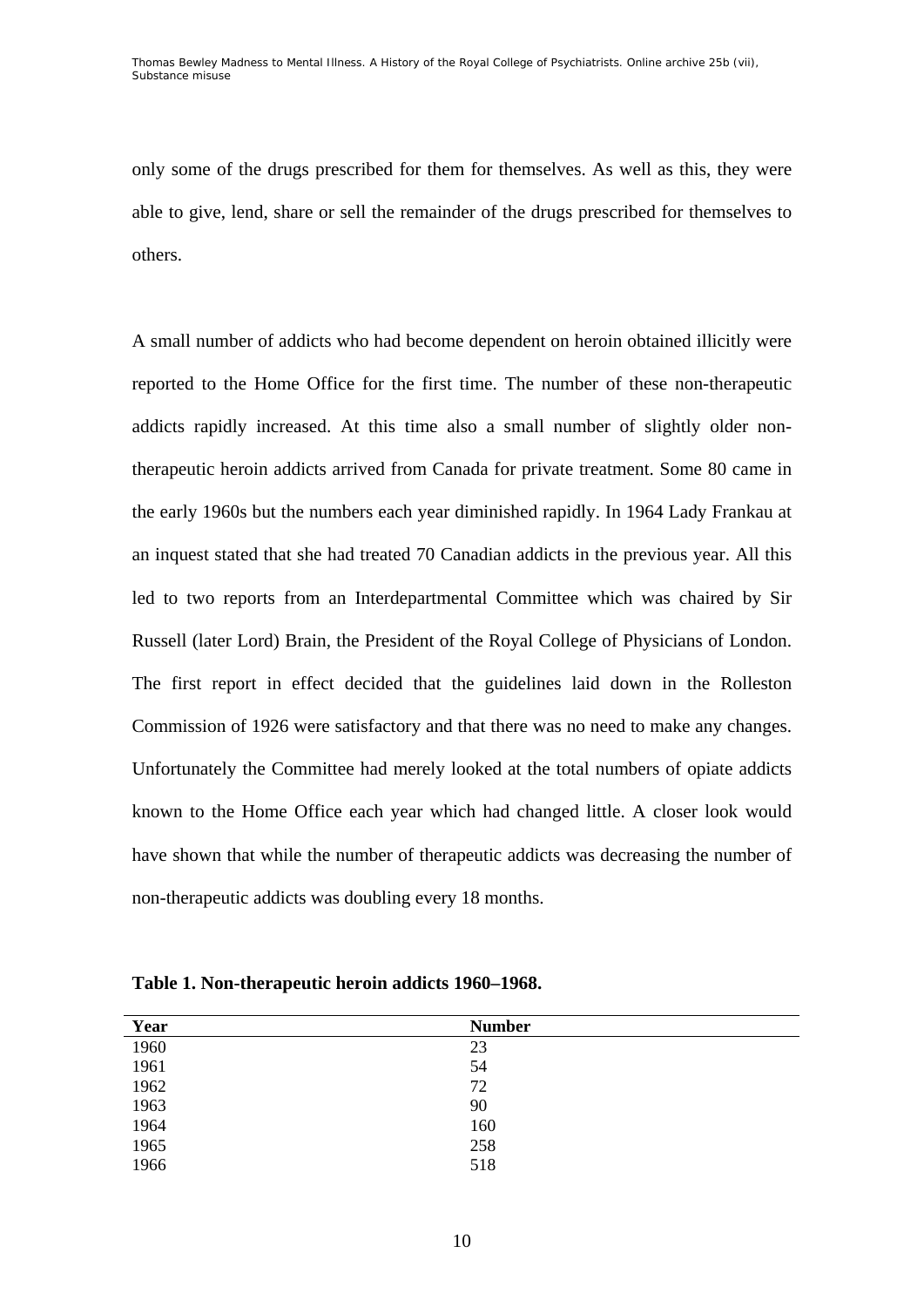Thomas Bewley *Madness to Mental Illness. A History of the Royal College of Psychiatrists*. Online archive 25*b* (vii), *Substance misuse* 

1967 745 1968 1304

Source: Home Office Annual Reports, 1960–1968.

At the time was the realisation that it was not always possible to 'cure' addiction and that there would be many chronic long-term problems in the future. This awareness led to harm reduction strategies such as advising addicts about how to clean and sterilise syringes and teaching about the dangers of sharing injecting equipment (the term 'harm reduction' only came in later). The development of the provision of clean syringes (to be followed later by syringe exchange schemes) was introduced in the contest of prescribing injectable drugs. These strategies were introduced to prevent infective complications such as hepatitis (and later HIV/AIDS). Drug addiction was believed to be a new problem. Dependence on the socially acceptable drugs had not been recognised to be an identical one. This was the decade when clearer thinking about addiction began to emerge.

In the 1800s psychiatrists were aware that excessive drinking was one of the causes of mental illness, and could be associated with general paralysis of the insane. While they were aware that people could become addicted to alcohol and to other drugs such as opium this was considered to be due to depravity or weakness of will rather than illness as such. Those whose drinking had badly damaged their brains were cared for in asylums. Separate facilities for 'inebriates' were encouraged and developed in the early years of the 20th century. Social measures during and after the First World War such as control of licensing hours and premises and an increase in the price of alcohol were successful in considerably reducing consumption. After the Second World War there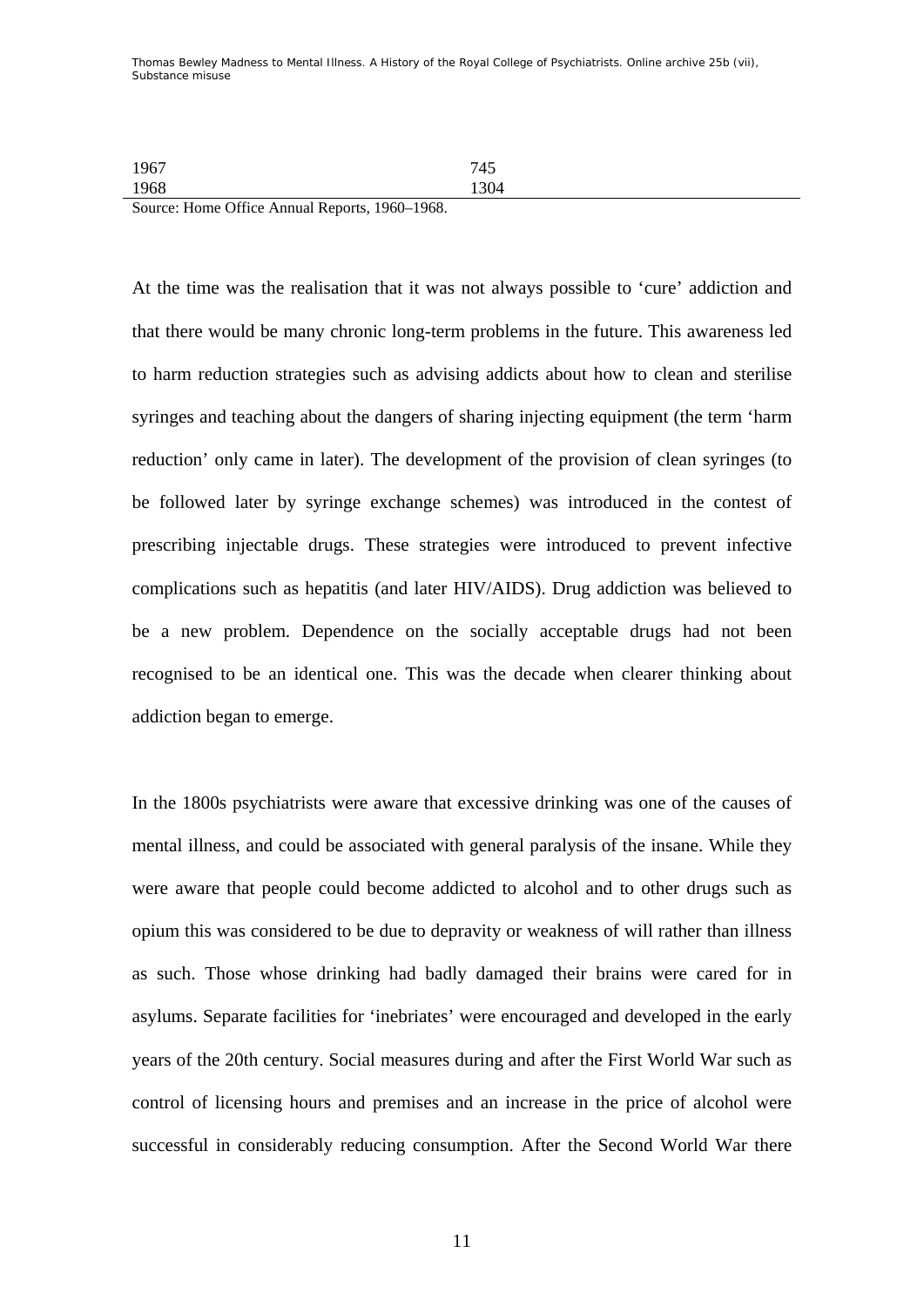Thomas Bewley *Madness to Mental Illness. A History of the Royal College of Psychiatrists*. Online archive 25*b* (vii), *Substance misuse* 

was a steady reduction in the real price of alcohol with increasing of consumption and its associated harms. There was also a steady increase in the use of other drugs taken for social and recreational reasons. It was finally realised that tobacco (nicotine), particularly when smoked as cigarettes, was one of the most powerfully addictive of all drugs. The medical profession accepted the idea that addiction (dependence) was an illness. The College developed a Faculty of Substance Misuse to train psychiatrists about these problems and illnesses.

The Faculty of Substance Misuse started life as the Dependence/Addiction Group. The Author wrote to College members who were likely to be interested, inviting them to an initial meeting on 25 January 1978. Fifty-one members attended, and 32 others expressed support. The group was duly established, and Dr Brian Hore was elected *its*  first Chairman, with Dr Robin Murray as secretary. Its aim was to promote knowledge and training in addiction, to disseminate relevant information through the College, and to provide members for relevant working groups and committees. Almost its first activity was to arrange a scientific session at the annual College meeting, at which Brian Hore presented a paper on detoxification units, and Martin Mitcheson on the treatment of opiate abuse. A working group on minor tranquillisers was established and Duncan Raistrick prepared a reading list for trainees. The group responded to national policy initiatives. In 1979 it engaged in discussions on the range of alcohol services, on drinking and driving, and whether barbiturates should become Schedule C controlled drugs. Members contributed to the College publication *Alcohol and Alcoholism*, edited by Griffith Edwards. An early concern of the committee was the recruitment and retention of addiction psychiatrists, which has remained as a problem for the Faculty. A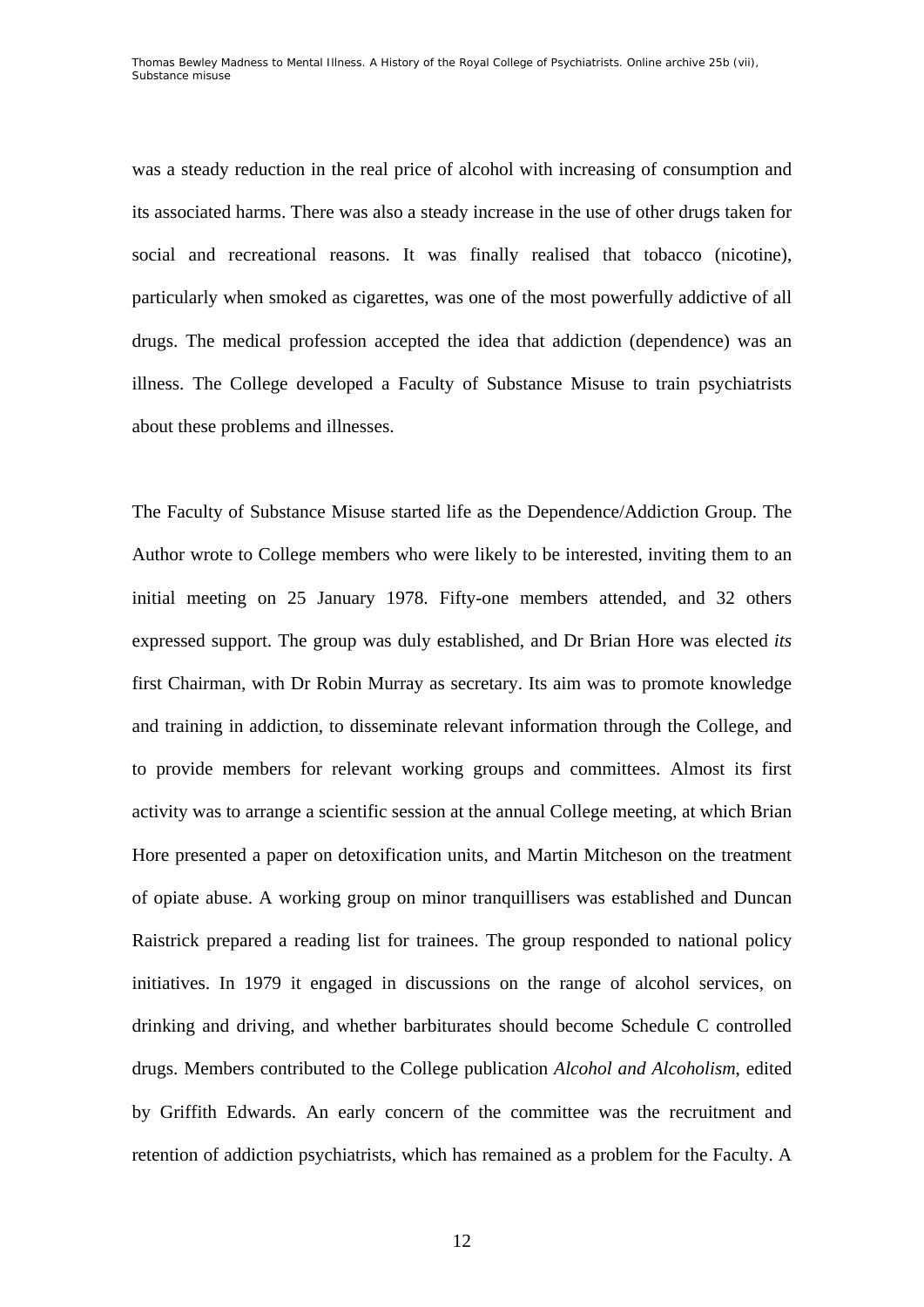subcommittee relating to sick doctors was set up in 1982, an issue of importance for faculty members who were called on to examine and supervise the great majority of sick doctors referred to the General Medical Council.

In 1983 regional advisers in addiction were appointed. In 1986 the group played an active role in the successful banning of Skoal Bandits, a dangerous form of chewable nicotine aimed at young people. At first the focus of the group had been directed towards alcohol, but misuse of illicit drugs gradually attracted more attention during the 1980s, in response to the rapid increase in their use. In 1986 Dr Spencer Madden was elected chairman, and soon after the group changed its name to the Section of Substance Misuse. AIDS made its appearance in Britain, with a huge impact on substance misuse services. Government policy moved in the direction of 'harm reduction' and maintenance prescription of opiate substitutes such as methadone, which was supported by some faculty members and opposed by others. In 1990 Dr Hamid Ghodse was elected Chairman. The increase in illicit drug use made it important to engage GPs in treating users and so a joint working group was established with the College of General Practitioners. In 1994 Dr Bruce Ritson became Chairman. The Government established a task force on the effectiveness of drug misuse treatment, in which Prof John Strang and Dr Michael Farrell were actively involved. In 1997 the Section became a Faculty within the College, in anticipation of the acceptance by the Department of Health of Addiction Psychiatry as a separate specialty (which did not occur). This cause was a major focus of activity under the next Chair, Professor Ilana Crome, but the Faculty's efforts were frustrated by the Department of Health's opposition. She was more successful in promoting active co-operation with other Colleges, for example with the